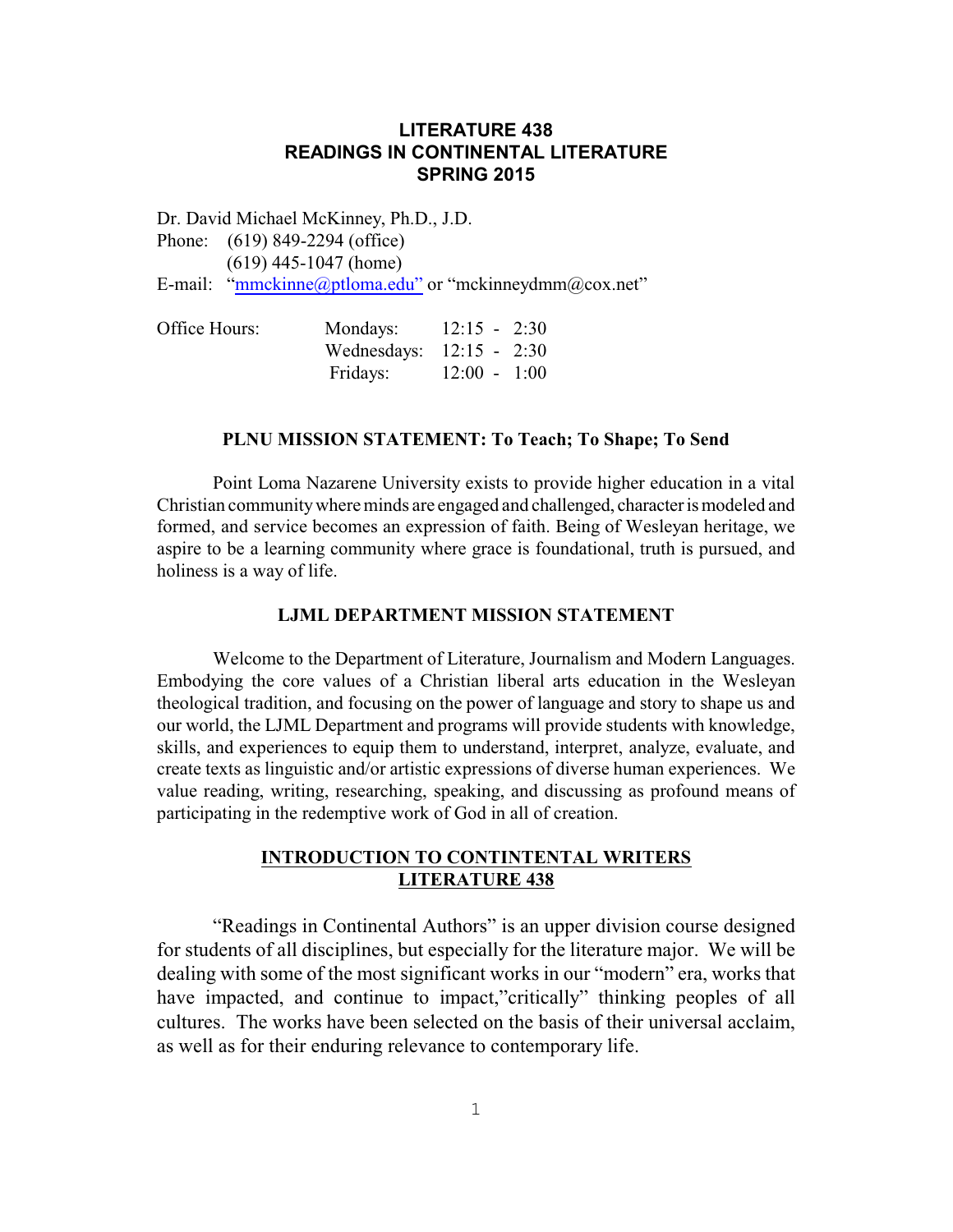This course is, as the title implies, a reading course. The emphasis, then, is placed on the reading and discussion of a rather large body of literature, which means that you should expect to read approximately 75 to 100 pages for each class assignment. These readings will be, to the degree possible, thoroughly discussed and analyzed – utilizing an "intrinsic" approach as a starting point – during the respective class sessions.

Ultimately, the works you will be reading in this course, in addition to their independent significance, have also been chosen as a means of introducing you to various literary schools within the past century and a half. At the conclusion of this course, not only will you be acquainted with some of the finest artistic and ideational works of the past century, you will also be dealing with the literary schools of Realism, Naturalism, Existentialism, Social Realism and Contemporary Social Criticism.

### **COURSE LEARNING OUTCOMES (CLOs)**:

The Student of Continental Writers (Literature 438) will be able to:

1. Closely read and critically analyze texts in their original languages and/or in translation.

2. Recall identify and use fundamental concepts of literary study to read and discuss texts, emphasizing:

- a. Standard literary terminology,
- b. Modes/genres of literature,
- c. Elements of literary genres,
- d. Literary periods (dates, writers, characteristics, and important developments),
- e. Contemporary critical approaches, and
- f. Extra-literary research.

3. Analyze the social, cultural, ethnic, gendered, and/or historical contexts of the works and their authors, and connect the texts with their own lives.

4. Create detailed and informed textual analysis of literary works that analyze several of the fundamental concepts of literarystudywith masteryincreasing beyond the 200 course level.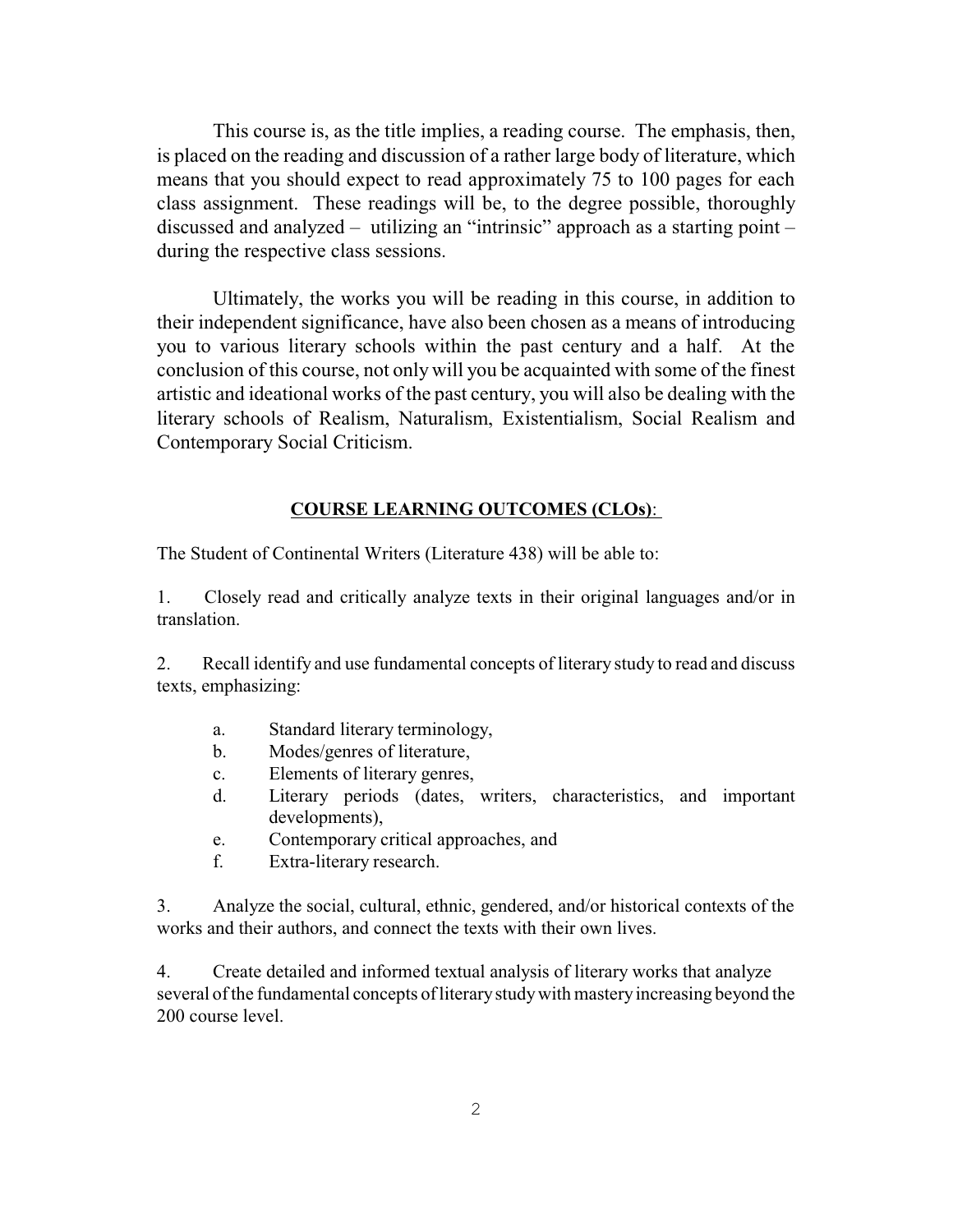## **READINGS FOR CONTINENTAL WRITERS**

The following works will be read for class discussion, and in the following order:

## Realism: (The Question of Freedom, Suffering, Evil; Salvation through the Christ-**Like Embrace)**

| The Brothers Karamazov | F. Dostoevsky |
|------------------------|---------------|
| <i>Babette's Feast</i> | I. Dinesen    |

# **The Three 20th Century Epochal Dystopias**; *"The Grand Inquisitor"* **Continued**

| We                                  | Y. Zamyatin |
|-------------------------------------|-------------|
| $*(1984)$                           | G. Orwell   |
| <i>*</i> ( <i>Brave New World</i> ) | A. Huxley   |

### **Evolution from Realism into Naturalism**

| $\overline{4}$ | Thérése Raquin                      | E. Zola       |
|----------------|-------------------------------------|---------------|
|                | Ghosts, The Wild Duck, A Doll House | H. Ibsen      |
| 6.             | Miss Julie                          | A. Strindberg |

### **Neo-Romanticism**

| <i>Steppenwolf</i> | H. Hesse |
|--------------------|----------|
| $*(Siddhartha)$    | H. Hesse |

## **Extentialism**

| The Plague | A. Camus |
|------------|----------|
|------------|----------|

\*\* These works works will not be assigned readings, but will be read in summary and discussed in context with Zamyatin's *We* and Hesse's *Steppenwolf.*